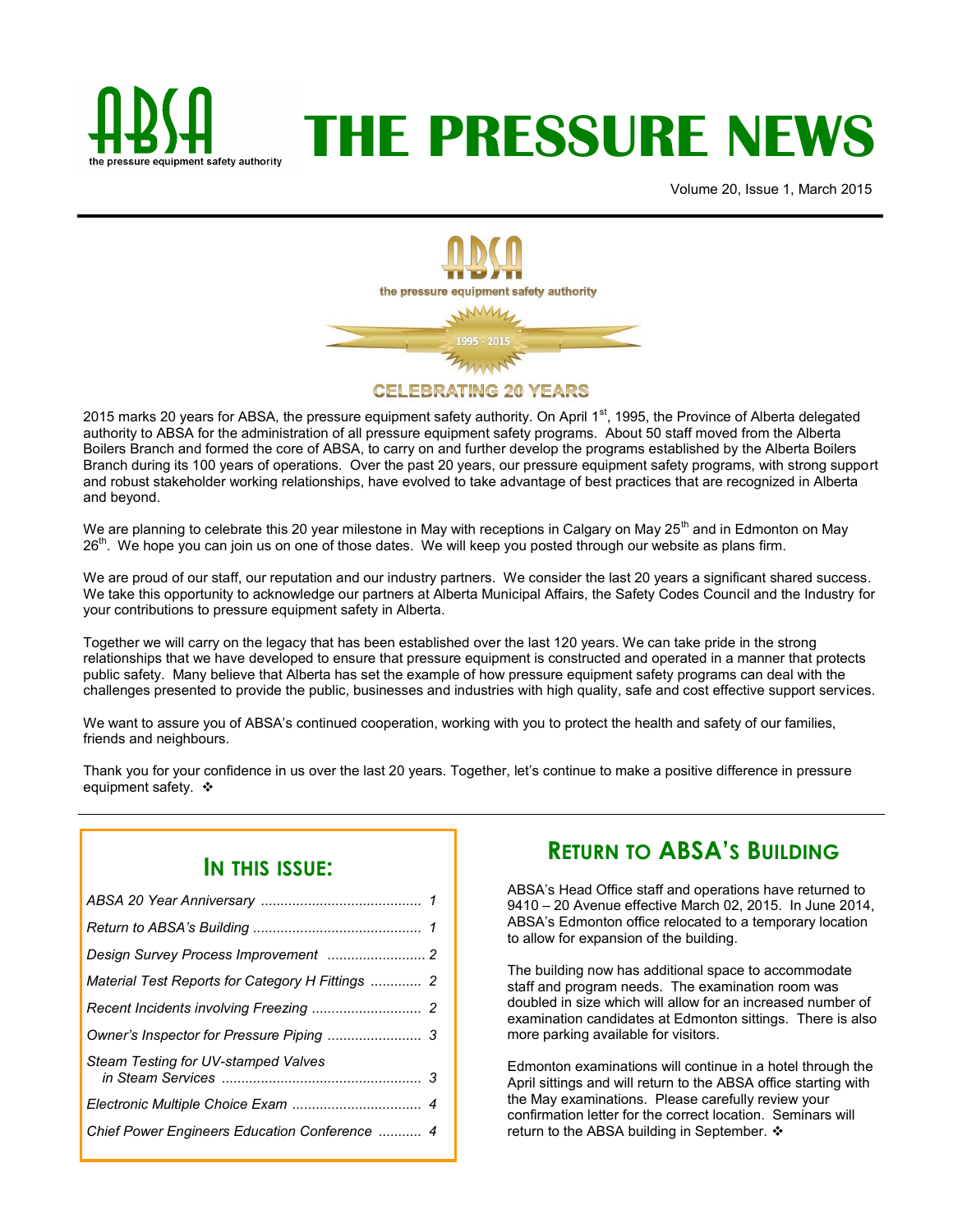## **DESIGN SURVEY PROCESS IMPROVEMENTS**

The number of design submissions has increased by 45% since 2010. In 2014, we received a record number of 10,500 submissions which had been climbing steadily over the last 5 years. More than 50% of the submitted designs have deficiencies and cannot be accepted the first time around. This sends them into a loop that involves putting the review on hold, resubmission, and repeated reviews until registration requirements are met. The process is inefficient and frustrating for both the submitter and Design Survey.

ABSA is actively working on improvements to design review processes in order to improve efficiency, reduce frustration, and decrease the turnaround time on design registrations:

- 1. More design surveyors are being hired three new design surveyors started training in December 2014, and we are adding three more design surveyors in March.
- 2. For certain piping submissions , once we ensure that all required documents are submitted and have the required P.Eng. stamp and signature, we will register the design.
- 3. Design surveyors will use an 'audit' process to expedite design reviews for submissions from companies with a history of designs having few deficiencies.
- 4. Companies with a history of high deficiencies will see submissions rejected sooner.
- 5. Dedicated positions have been added to respond to general inquiries from clients.
- 6. We will continue to look for and implement improvements to the process for reviewing and registering designs.
- 7. We will accept designs registered by other jurisdictions provided that we receive the proper documentation.
- 8. We have added more administrative support staff.
- 9. ABSA technical staff have been seconded from the Inspections Department on a temporary basis to help with design reviews and registration.
- 10. Guidelines are being applied that will direct the ABSA review to higher risk items.

Design submitters can help:

A check list has been added to the AB-31 application so submitters can confirm that all requirements have been addressed. Please make sure that your submission is complete. Deficient information could lead to immediate rejection. Please help us to help you. ❖

# **MATERIAL TEST REPORTS FOR CATEGORY H FITTINGS**

In accordance with CSA B51, Category "H" fittings may include:

- a) small pressure vessels,
- b) an assembly of components (including piping components), and
- c) condenser coils and evaporator coils as defined in CSA B52, as well as air heater coils.

For Category H pressure fittings designed and constructed in accordance with ASME Section VIII Div. 1, it is required that the MTR's (Material Test Reports) for the materials used in the construction include both physical tests and chemical analysis, and conform to ASME Section II requirements of the same edition of the code as indicated on the construction drawings. It is the responsibility of the fitting manufacturer, exercised through the quality control inspector, to verify that the MTR is correct. This requirement is normally satisfied by having the quality control inspector stamp, sign and date the MTR. ABSA auditors will typically verify that this has been done, during the auditing process.  $\cdot$ 

## **RECENT INCIDENTS INVOLVING FREEZING IN PRESSURE EQUIPMENT**

This is a reminder that it is important for owners to review their systems and implement an effective pressure equipment winterization program to prevent damage to pressure equipment caused by freezing. The next few months of warm weather is the time to accomplish this.

Freezing of liquids in pressure equipment can damage pressure components which can be highly hazardous. Freezing can also lead to overpressure of pressure equipment which can lead to much more serious incidents.

Through the winter months of November through January, ABSA received 17 incident notifications of which 7 involved freezing. Fortunately, no personnel were harmed.

In 3 of the incidents, freezing in piping isolated the pressure relief valve and caused overpressure of the associated pressure equipment. In another 3 incidents, freezing in the piping caused rupture of the pipes. In the other incident, coolers were frozen during a shutdown because of inadequate draining. The causes included: tracing not energized; lack of tracing; and inadequate isolation and draining.  $\cdot$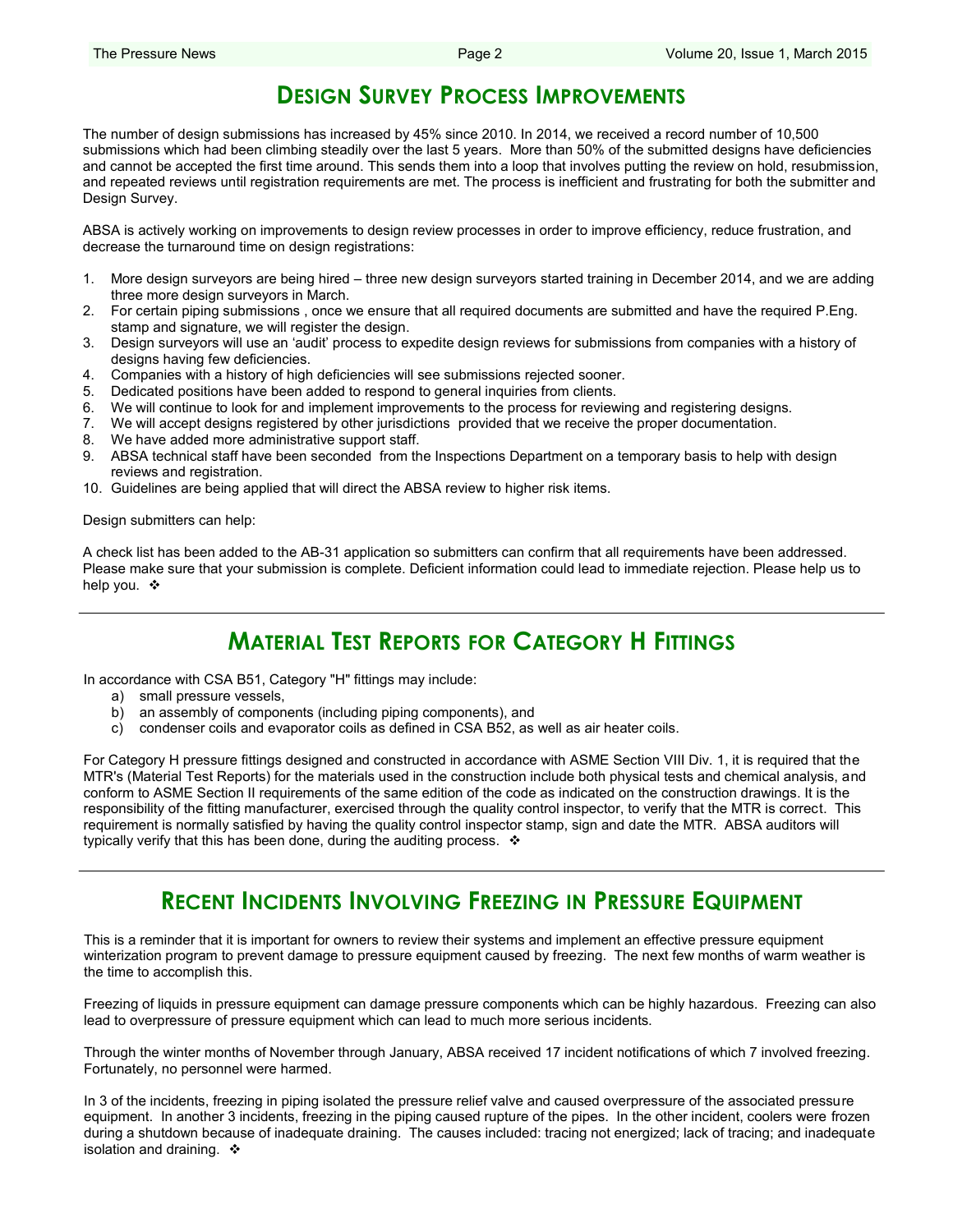# **OWNER'S INSPECTOR FOR PRESSURE PIPING**

The Owner's Inspector plays an important role in the fabrication of B31.3 process piping. ASME B31.3 distinguishes the responsibilities and activities for inspection and examination. The owner's Inspector is responsible for inspection and the fabricator is responsible for examination:

| 340.2 Responsibility for Inspection                        | 341 EXAMINATION                                      |
|------------------------------------------------------------|------------------------------------------------------|
| It is the owner's responsibility, exercised through the    | 341.1 General                                        |
| owner's Inspector, to verify that all required             | Examination applies to quality control functions     |
| examinations and testing have been completed and to        | performed by the manufacturer (for components only), |
| inspect the piping to the extent necessary to be satisfied | fabricator, or erector. Reference in this Code to an |
| that it conforms to all applicable examination             | examiner is to a person who performs quality control |
| requirements of the Code and of the engineering design.    | examinations.                                        |

In Alberta, evidence of fulfillment of these responsibilities is documented on the completed *Pressure Piping Construction and Test Data Report* (AB-83). The AB-83 includes a "certificate of compliance" portion that must be signed off by the fabricator's designated representative. The AB-83 also has a "certificate of inspection" portion that must be signed off by the owner's Inspector.

#### **Pressure Piping Fabricated for Stock**

Concerns have been raised by industry stakeholders respecting the fulfillment of the owner's responsibility for inspection of pressure piping that was built for stock and sale at a later date. In this case, the end user's "owner's Inspector" would have had no involvement during construction of the stock pressure piping. The following is intended to provide guidance on due diligence respecting inspection and acceptance of pressure piping that was built for stock.

ASME B31.3 stipulates that the owner's Inspector cannot be an employee of the fabricator unless the owner is the fabricator. A fabricator who is fabricating pressure piping for stock may be considered the owner. In this case, the fabricator has the added responsibility of designating an appropriately qualified inspector to perform the verifications and inspections of owner's inspector as specified in B31.3. For stock pressure piping, the designated owner's Inspector could be an employee of the fabricator or a 3<sup>rd</sup> party inspector who meets the qualification requirements of ASME B31.3 paragraph 340.4. This owner's inspector must sign off on the AB-83 "Certificate of Inspection".

The end user who buys the stock piping skid must receive a completed AB-83 with the piping. The end user would have to maintain the AB-83 on file for at least 5 years. The end user has the responsibility for due diligence in accepting the piping as meeting the PESR and determining that it is suitable for the intended service. But in this case, the end user would not need to have an owner's Inspector, employed by the end user, to sign off on the data report.

#### **Pressure Piping Fabricated for an End User**

If an end user has contracted the fabrication of pressure piping, the end user, and not the contracted fabricator, is the owner responsible for inspection under B31.3. If the primary contractor subcontracts the fabrication of piping, the end user is still considered to be the "owner".

In all cases, it is important for the contractor to ensure that the owner's Inspector has the appropriate notification and access for "inspection" of the piping and to certify the "Certificate of Inspection" on the AB-83. The end user must exercise due diligence in ensuring that appropriate controls are established in the contract to address the requirements.  $\cdot$ 

## **STEAM TESTING OF UV-STAMPED VALVES IN STEAM SERVICES**

While the requirements of AB-524 became mandatory on January 1, 2014, a deferral process was established to permit owners that have a steam setting compliance plan, in accordance with ABSA document AB-524a, to continue the practice of setting "UV"-stamped pressure relief valves using steam to air correction factors supplied to the owner by the valve manufacturer. This implementation deferral of steam testing, specific to UV-stamped valves, was established to allow more time for owners and valve servicing organizations to develop sufficient steam testing capacity.

A recent survey of the availability of the steam testing facilities in Alberta indicates that a number of steam-test facilities that are under construction will not be operational until the end of summer 2015.

The Administrator has issued Information Bulletin IB15-003 to extend the steam setting deferral to December 31, 2015, by which time it is expected that the steam testing facilities under construction will be in operation.  $\div$